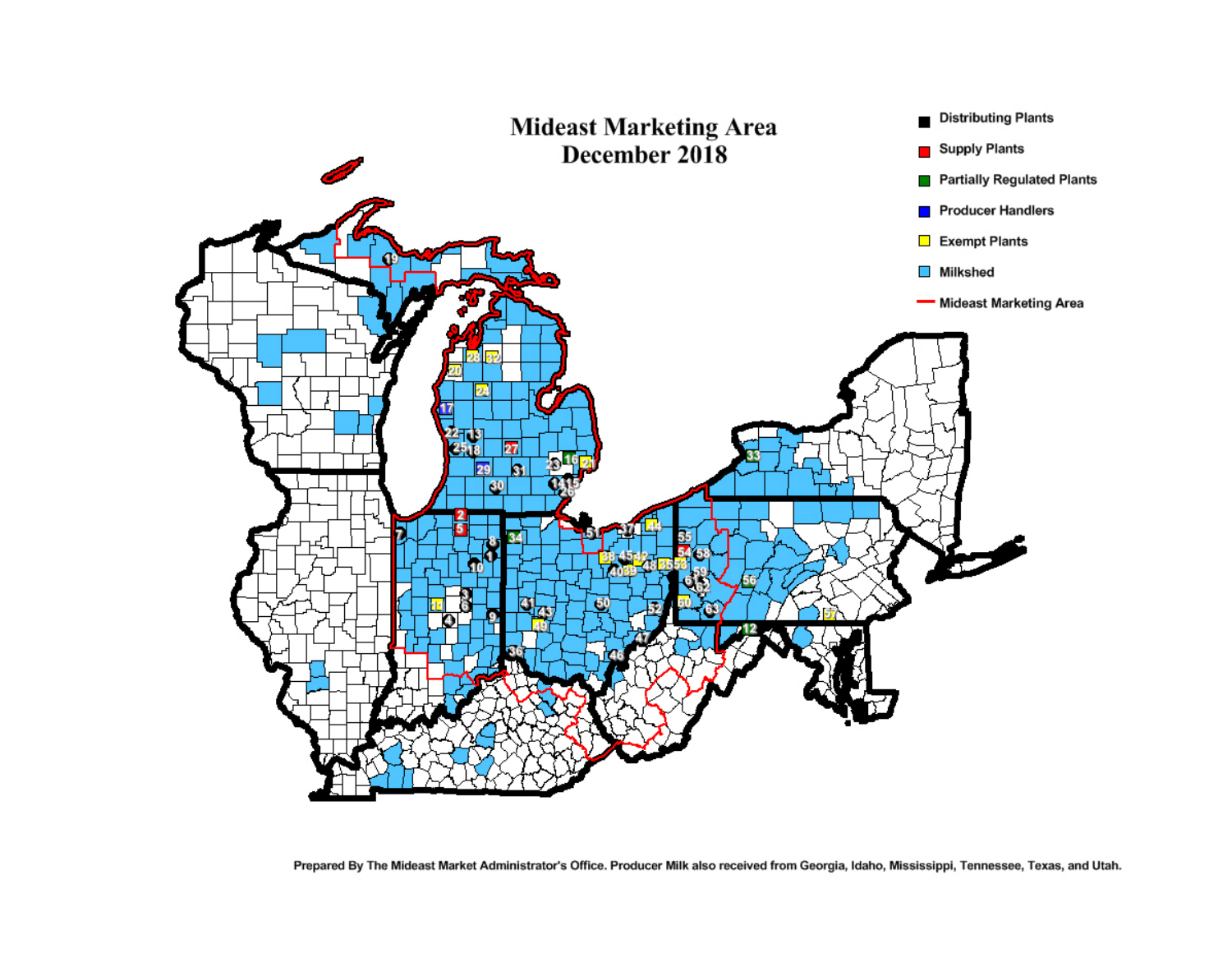## **Mideast Marketing Area Plants for December 2018**

| <b>Indiana</b><br>1. Blue Kingfisher, LLC dba Walmart<br><b>Fort Wayne</b><br><b>Allen</b><br><b>Distributing</b><br>1.80<br><b>2.Dairy Farmers of America</b><br>Goshen<br><b>Elkhart</b><br>1.80<br><b>Supply</b><br>2.00<br>3. East Side Jersey Dairy Inc.<br>Anderson<br><b>Madison</b><br><b>Distributing</b><br>2.00<br><b>4. The Kroger Company</b><br><b>Indianapolis</b><br><b>Marion</b><br><b>Distributing</b><br>5.Middlebury Cheese Company, LLC<br>1.80<br>Middlebury<br><b>Elkhart</b><br><b>Supply</b><br>6. Nestle USA, Inc.<br>Anderson<br><b>Madison</b><br>2.00<br><b>Distributing</b><br>Highland<br>7. Pleasant View Dairy Corp.<br>Lake<br>1.80<br><b>Distributing</b><br><b>Fort Wayne</b><br>1.80<br>8. Prairie Farms Dairy Inc.<br><b>Allen</b><br><b>Distributing</b><br>1.80<br>9. Suiza Dairy Group, LLC dba Schenkel's All-Star Dairy, LLC<br><b>Huntington</b><br>Huntington<br><b>Distributing</b><br>2.00<br>10.SmithFoods, Inc.<br><b>Richmond</b><br><b>Distributing</b><br>Wayne<br>11. Traders Point Farm Organics<br><b>Zionsville</b><br>2.00<br><b>Boone</b><br><b>Exempt</b><br>2.60<br>Maryland<br>12. Potomac Farms Dairy Inc.<br><b>Cumberland</b><br>Allegany<br><b>Partially Reg.</b><br>Michigan<br>Kent<br>1.80<br><b>Distributing</b><br>13. Agropur, Inc.<br><b>Grand Rapids</b><br>14. Calder Brothers Dairy Inc.<br><b>Lincoln Park</b><br>Wayne<br>1.80<br><b>Distributing</b><br>1.80<br>15.C.F. Burger Creamery<br><b>Detroit</b><br>Wayne<br><b>Distributing</b><br><b>16. Cook's Farm Dairy</b><br><b>Ortonville</b><br>Oakland<br>1.80<br><b>Exempt</b><br>1.80<br><b>Producer Handler</b><br>17. Country Dairy<br><b>New Era</b><br>Oceana<br>1.80<br><b>18. Country Fresh- Grand Rapids Division</b><br><b>Grand Rapids</b><br>Kent<br><b>Distributing</b><br>19. Country Fresh-Jilbert Dairy Inc.<br><b>Marquette</b><br><b>Marquette</b><br>1.80<br><b>Distributng</b><br>1.80<br><b>20. Cream Cup Dairy</b><br>Kaleva<br>Manistee<br><b>Exempt</b><br>21. Crooked Creek Farm Dairy<br>Romeo<br><b>Macomb</b><br>1.80<br><b>Exempt</b><br>1.80<br>22.fairlife, LLC<br>Coopersville<br><b>Ottawa</b><br><b>Distributing</b><br><b>Northville</b><br>Oakland<br>1.80<br><b>23. Guernsey Farms Dairy</b><br><b>Distributing</b><br><b>24.Hilhoff Dairy</b><br><b>Osceola</b><br>1.80<br><b>Hersey</b><br><b>Exempt</b><br>Holland<br>1.80<br>25. Meijer Distribution, Inc.<br><b>Ottawa</b><br><b>Distributing</b><br>26. Michigan Dairy, LLC<br>Livonia<br>Wayne<br>1.80<br><b>Distributing</b><br>Ovid<br><b>Clinton</b><br>1.80<br>27. Michigan Milk Producers Assoc.<br><b>Supply</b> |
|------------------------------------------------------------------------------------------------------------------------------------------------------------------------------------------------------------------------------------------------------------------------------------------------------------------------------------------------------------------------------------------------------------------------------------------------------------------------------------------------------------------------------------------------------------------------------------------------------------------------------------------------------------------------------------------------------------------------------------------------------------------------------------------------------------------------------------------------------------------------------------------------------------------------------------------------------------------------------------------------------------------------------------------------------------------------------------------------------------------------------------------------------------------------------------------------------------------------------------------------------------------------------------------------------------------------------------------------------------------------------------------------------------------------------------------------------------------------------------------------------------------------------------------------------------------------------------------------------------------------------------------------------------------------------------------------------------------------------------------------------------------------------------------------------------------------------------------------------------------------------------------------------------------------------------------------------------------------------------------------------------------------------------------------------------------------------------------------------------------------------------------------------------------------------------------------------------------------------------------------------------------------------------------------------------------------------------------------------------------------------------------------------------------------------------------------------------------------------------------------------------------------------------------------------------------------------------------------------------------------------------------------------|
|                                                                                                                                                                                                                                                                                                                                                                                                                                                                                                                                                                                                                                                                                                                                                                                                                                                                                                                                                                                                                                                                                                                                                                                                                                                                                                                                                                                                                                                                                                                                                                                                                                                                                                                                                                                                                                                                                                                                                                                                                                                                                                                                                                                                                                                                                                                                                                                                                                                                                                                                                                                                                                                      |
|                                                                                                                                                                                                                                                                                                                                                                                                                                                                                                                                                                                                                                                                                                                                                                                                                                                                                                                                                                                                                                                                                                                                                                                                                                                                                                                                                                                                                                                                                                                                                                                                                                                                                                                                                                                                                                                                                                                                                                                                                                                                                                                                                                                                                                                                                                                                                                                                                                                                                                                                                                                                                                                      |
|                                                                                                                                                                                                                                                                                                                                                                                                                                                                                                                                                                                                                                                                                                                                                                                                                                                                                                                                                                                                                                                                                                                                                                                                                                                                                                                                                                                                                                                                                                                                                                                                                                                                                                                                                                                                                                                                                                                                                                                                                                                                                                                                                                                                                                                                                                                                                                                                                                                                                                                                                                                                                                                      |
|                                                                                                                                                                                                                                                                                                                                                                                                                                                                                                                                                                                                                                                                                                                                                                                                                                                                                                                                                                                                                                                                                                                                                                                                                                                                                                                                                                                                                                                                                                                                                                                                                                                                                                                                                                                                                                                                                                                                                                                                                                                                                                                                                                                                                                                                                                                                                                                                                                                                                                                                                                                                                                                      |
|                                                                                                                                                                                                                                                                                                                                                                                                                                                                                                                                                                                                                                                                                                                                                                                                                                                                                                                                                                                                                                                                                                                                                                                                                                                                                                                                                                                                                                                                                                                                                                                                                                                                                                                                                                                                                                                                                                                                                                                                                                                                                                                                                                                                                                                                                                                                                                                                                                                                                                                                                                                                                                                      |
|                                                                                                                                                                                                                                                                                                                                                                                                                                                                                                                                                                                                                                                                                                                                                                                                                                                                                                                                                                                                                                                                                                                                                                                                                                                                                                                                                                                                                                                                                                                                                                                                                                                                                                                                                                                                                                                                                                                                                                                                                                                                                                                                                                                                                                                                                                                                                                                                                                                                                                                                                                                                                                                      |
|                                                                                                                                                                                                                                                                                                                                                                                                                                                                                                                                                                                                                                                                                                                                                                                                                                                                                                                                                                                                                                                                                                                                                                                                                                                                                                                                                                                                                                                                                                                                                                                                                                                                                                                                                                                                                                                                                                                                                                                                                                                                                                                                                                                                                                                                                                                                                                                                                                                                                                                                                                                                                                                      |
|                                                                                                                                                                                                                                                                                                                                                                                                                                                                                                                                                                                                                                                                                                                                                                                                                                                                                                                                                                                                                                                                                                                                                                                                                                                                                                                                                                                                                                                                                                                                                                                                                                                                                                                                                                                                                                                                                                                                                                                                                                                                                                                                                                                                                                                                                                                                                                                                                                                                                                                                                                                                                                                      |
|                                                                                                                                                                                                                                                                                                                                                                                                                                                                                                                                                                                                                                                                                                                                                                                                                                                                                                                                                                                                                                                                                                                                                                                                                                                                                                                                                                                                                                                                                                                                                                                                                                                                                                                                                                                                                                                                                                                                                                                                                                                                                                                                                                                                                                                                                                                                                                                                                                                                                                                                                                                                                                                      |
|                                                                                                                                                                                                                                                                                                                                                                                                                                                                                                                                                                                                                                                                                                                                                                                                                                                                                                                                                                                                                                                                                                                                                                                                                                                                                                                                                                                                                                                                                                                                                                                                                                                                                                                                                                                                                                                                                                                                                                                                                                                                                                                                                                                                                                                                                                                                                                                                                                                                                                                                                                                                                                                      |
|                                                                                                                                                                                                                                                                                                                                                                                                                                                                                                                                                                                                                                                                                                                                                                                                                                                                                                                                                                                                                                                                                                                                                                                                                                                                                                                                                                                                                                                                                                                                                                                                                                                                                                                                                                                                                                                                                                                                                                                                                                                                                                                                                                                                                                                                                                                                                                                                                                                                                                                                                                                                                                                      |
|                                                                                                                                                                                                                                                                                                                                                                                                                                                                                                                                                                                                                                                                                                                                                                                                                                                                                                                                                                                                                                                                                                                                                                                                                                                                                                                                                                                                                                                                                                                                                                                                                                                                                                                                                                                                                                                                                                                                                                                                                                                                                                                                                                                                                                                                                                                                                                                                                                                                                                                                                                                                                                                      |
|                                                                                                                                                                                                                                                                                                                                                                                                                                                                                                                                                                                                                                                                                                                                                                                                                                                                                                                                                                                                                                                                                                                                                                                                                                                                                                                                                                                                                                                                                                                                                                                                                                                                                                                                                                                                                                                                                                                                                                                                                                                                                                                                                                                                                                                                                                                                                                                                                                                                                                                                                                                                                                                      |
|                                                                                                                                                                                                                                                                                                                                                                                                                                                                                                                                                                                                                                                                                                                                                                                                                                                                                                                                                                                                                                                                                                                                                                                                                                                                                                                                                                                                                                                                                                                                                                                                                                                                                                                                                                                                                                                                                                                                                                                                                                                                                                                                                                                                                                                                                                                                                                                                                                                                                                                                                                                                                                                      |
|                                                                                                                                                                                                                                                                                                                                                                                                                                                                                                                                                                                                                                                                                                                                                                                                                                                                                                                                                                                                                                                                                                                                                                                                                                                                                                                                                                                                                                                                                                                                                                                                                                                                                                                                                                                                                                                                                                                                                                                                                                                                                                                                                                                                                                                                                                                                                                                                                                                                                                                                                                                                                                                      |
|                                                                                                                                                                                                                                                                                                                                                                                                                                                                                                                                                                                                                                                                                                                                                                                                                                                                                                                                                                                                                                                                                                                                                                                                                                                                                                                                                                                                                                                                                                                                                                                                                                                                                                                                                                                                                                                                                                                                                                                                                                                                                                                                                                                                                                                                                                                                                                                                                                                                                                                                                                                                                                                      |
|                                                                                                                                                                                                                                                                                                                                                                                                                                                                                                                                                                                                                                                                                                                                                                                                                                                                                                                                                                                                                                                                                                                                                                                                                                                                                                                                                                                                                                                                                                                                                                                                                                                                                                                                                                                                                                                                                                                                                                                                                                                                                                                                                                                                                                                                                                                                                                                                                                                                                                                                                                                                                                                      |
|                                                                                                                                                                                                                                                                                                                                                                                                                                                                                                                                                                                                                                                                                                                                                                                                                                                                                                                                                                                                                                                                                                                                                                                                                                                                                                                                                                                                                                                                                                                                                                                                                                                                                                                                                                                                                                                                                                                                                                                                                                                                                                                                                                                                                                                                                                                                                                                                                                                                                                                                                                                                                                                      |
|                                                                                                                                                                                                                                                                                                                                                                                                                                                                                                                                                                                                                                                                                                                                                                                                                                                                                                                                                                                                                                                                                                                                                                                                                                                                                                                                                                                                                                                                                                                                                                                                                                                                                                                                                                                                                                                                                                                                                                                                                                                                                                                                                                                                                                                                                                                                                                                                                                                                                                                                                                                                                                                      |
|                                                                                                                                                                                                                                                                                                                                                                                                                                                                                                                                                                                                                                                                                                                                                                                                                                                                                                                                                                                                                                                                                                                                                                                                                                                                                                                                                                                                                                                                                                                                                                                                                                                                                                                                                                                                                                                                                                                                                                                                                                                                                                                                                                                                                                                                                                                                                                                                                                                                                                                                                                                                                                                      |
|                                                                                                                                                                                                                                                                                                                                                                                                                                                                                                                                                                                                                                                                                                                                                                                                                                                                                                                                                                                                                                                                                                                                                                                                                                                                                                                                                                                                                                                                                                                                                                                                                                                                                                                                                                                                                                                                                                                                                                                                                                                                                                                                                                                                                                                                                                                                                                                                                                                                                                                                                                                                                                                      |
|                                                                                                                                                                                                                                                                                                                                                                                                                                                                                                                                                                                                                                                                                                                                                                                                                                                                                                                                                                                                                                                                                                                                                                                                                                                                                                                                                                                                                                                                                                                                                                                                                                                                                                                                                                                                                                                                                                                                                                                                                                                                                                                                                                                                                                                                                                                                                                                                                                                                                                                                                                                                                                                      |
|                                                                                                                                                                                                                                                                                                                                                                                                                                                                                                                                                                                                                                                                                                                                                                                                                                                                                                                                                                                                                                                                                                                                                                                                                                                                                                                                                                                                                                                                                                                                                                                                                                                                                                                                                                                                                                                                                                                                                                                                                                                                                                                                                                                                                                                                                                                                                                                                                                                                                                                                                                                                                                                      |
|                                                                                                                                                                                                                                                                                                                                                                                                                                                                                                                                                                                                                                                                                                                                                                                                                                                                                                                                                                                                                                                                                                                                                                                                                                                                                                                                                                                                                                                                                                                                                                                                                                                                                                                                                                                                                                                                                                                                                                                                                                                                                                                                                                                                                                                                                                                                                                                                                                                                                                                                                                                                                                                      |
|                                                                                                                                                                                                                                                                                                                                                                                                                                                                                                                                                                                                                                                                                                                                                                                                                                                                                                                                                                                                                                                                                                                                                                                                                                                                                                                                                                                                                                                                                                                                                                                                                                                                                                                                                                                                                                                                                                                                                                                                                                                                                                                                                                                                                                                                                                                                                                                                                                                                                                                                                                                                                                                      |
|                                                                                                                                                                                                                                                                                                                                                                                                                                                                                                                                                                                                                                                                                                                                                                                                                                                                                                                                                                                                                                                                                                                                                                                                                                                                                                                                                                                                                                                                                                                                                                                                                                                                                                                                                                                                                                                                                                                                                                                                                                                                                                                                                                                                                                                                                                                                                                                                                                                                                                                                                                                                                                                      |
|                                                                                                                                                                                                                                                                                                                                                                                                                                                                                                                                                                                                                                                                                                                                                                                                                                                                                                                                                                                                                                                                                                                                                                                                                                                                                                                                                                                                                                                                                                                                                                                                                                                                                                                                                                                                                                                                                                                                                                                                                                                                                                                                                                                                                                                                                                                                                                                                                                                                                                                                                                                                                                                      |
| <b>28. Moomers Homemade Ice Cream</b><br><b>Traverse City</b><br><b>Grand Traverse</b><br>1.80<br><b>Exempt</b>                                                                                                                                                                                                                                                                                                                                                                                                                                                                                                                                                                                                                                                                                                                                                                                                                                                                                                                                                                                                                                                                                                                                                                                                                                                                                                                                                                                                                                                                                                                                                                                                                                                                                                                                                                                                                                                                                                                                                                                                                                                                                                                                                                                                                                                                                                                                                                                                                                                                                                                                      |
| 1.80<br>29. Moo-ville Creamery<br><b>Nashville</b><br><b>Producer Handler</b><br><b>Barry</b>                                                                                                                                                                                                                                                                                                                                                                                                                                                                                                                                                                                                                                                                                                                                                                                                                                                                                                                                                                                                                                                                                                                                                                                                                                                                                                                                                                                                                                                                                                                                                                                                                                                                                                                                                                                                                                                                                                                                                                                                                                                                                                                                                                                                                                                                                                                                                                                                                                                                                                                                                        |
| Calhoun<br>1.80<br>30. Prairie Farms Dairy Inc.<br><b>Battle Creek</b><br><b>Distributing</b>                                                                                                                                                                                                                                                                                                                                                                                                                                                                                                                                                                                                                                                                                                                                                                                                                                                                                                                                                                                                                                                                                                                                                                                                                                                                                                                                                                                                                                                                                                                                                                                                                                                                                                                                                                                                                                                                                                                                                                                                                                                                                                                                                                                                                                                                                                                                                                                                                                                                                                                                                        |
| Lansing<br>Ingham<br>1.80<br><b>Distributing</b><br><b>31.Quality Dairy Company</b>                                                                                                                                                                                                                                                                                                                                                                                                                                                                                                                                                                                                                                                                                                                                                                                                                                                                                                                                                                                                                                                                                                                                                                                                                                                                                                                                                                                                                                                                                                                                                                                                                                                                                                                                                                                                                                                                                                                                                                                                                                                                                                                                                                                                                                                                                                                                                                                                                                                                                                                                                                  |
| <b>Kalkaska</b><br>1.80<br><b>32. Shetler Dairy</b><br>Kalkaska<br><b>Exempt</b>                                                                                                                                                                                                                                                                                                                                                                                                                                                                                                                                                                                                                                                                                                                                                                                                                                                                                                                                                                                                                                                                                                                                                                                                                                                                                                                                                                                                                                                                                                                                                                                                                                                                                                                                                                                                                                                                                                                                                                                                                                                                                                                                                                                                                                                                                                                                                                                                                                                                                                                                                                     |
| <b>New York</b><br>33. Upstate Farms Cooperative<br><b>Buffalo</b><br>2.20<br>Erie<br><b>Partially Reg.</b>                                                                                                                                                                                                                                                                                                                                                                                                                                                                                                                                                                                                                                                                                                                                                                                                                                                                                                                                                                                                                                                                                                                                                                                                                                                                                                                                                                                                                                                                                                                                                                                                                                                                                                                                                                                                                                                                                                                                                                                                                                                                                                                                                                                                                                                                                                                                                                                                                                                                                                                                          |
| 1.80<br>Ohio<br><b>Defiance</b><br><b>Defiance</b><br>34. Arps Dairy Inc.<br><b>Partially Reg.</b>                                                                                                                                                                                                                                                                                                                                                                                                                                                                                                                                                                                                                                                                                                                                                                                                                                                                                                                                                                                                                                                                                                                                                                                                                                                                                                                                                                                                                                                                                                                                                                                                                                                                                                                                                                                                                                                                                                                                                                                                                                                                                                                                                                                                                                                                                                                                                                                                                                                                                                                                                   |
| 2.00<br><b>35.Baker's Golden Dairy</b><br><b>New Waterford</b><br>Columbiana<br><b>Exempt</b>                                                                                                                                                                                                                                                                                                                                                                                                                                                                                                                                                                                                                                                                                                                                                                                                                                                                                                                                                                                                                                                                                                                                                                                                                                                                                                                                                                                                                                                                                                                                                                                                                                                                                                                                                                                                                                                                                                                                                                                                                                                                                                                                                                                                                                                                                                                                                                                                                                                                                                                                                        |
| 2.20<br>36. Borden Dairy Company of Cincinnati, LLC<br><b>Hamilton</b><br><b>Distributing</b><br>Cincinnati                                                                                                                                                                                                                                                                                                                                                                                                                                                                                                                                                                                                                                                                                                                                                                                                                                                                                                                                                                                                                                                                                                                                                                                                                                                                                                                                                                                                                                                                                                                                                                                                                                                                                                                                                                                                                                                                                                                                                                                                                                                                                                                                                                                                                                                                                                                                                                                                                                                                                                                                          |
| 37. Borden Dairy Company of Ohio, LLC<br>2.00<br><b>Cleveland</b><br>Cuyahoga<br><b>Distributing</b>                                                                                                                                                                                                                                                                                                                                                                                                                                                                                                                                                                                                                                                                                                                                                                                                                                                                                                                                                                                                                                                                                                                                                                                                                                                                                                                                                                                                                                                                                                                                                                                                                                                                                                                                                                                                                                                                                                                                                                                                                                                                                                                                                                                                                                                                                                                                                                                                                                                                                                                                                 |
| <b>38. Buckeye Country Creamery</b><br><b>Ashland</b><br><b>Ashland</b><br>2.00<br><b>Exempt</b>                                                                                                                                                                                                                                                                                                                                                                                                                                                                                                                                                                                                                                                                                                                                                                                                                                                                                                                                                                                                                                                                                                                                                                                                                                                                                                                                                                                                                                                                                                                                                                                                                                                                                                                                                                                                                                                                                                                                                                                                                                                                                                                                                                                                                                                                                                                                                                                                                                                                                                                                                     |
| <b>39. Green Field Farms Dairy</b><br>2.00<br>Wooster<br>Wayne<br><b>Exempt</b>                                                                                                                                                                                                                                                                                                                                                                                                                                                                                                                                                                                                                                                                                                                                                                                                                                                                                                                                                                                                                                                                                                                                                                                                                                                                                                                                                                                                                                                                                                                                                                                                                                                                                                                                                                                                                                                                                                                                                                                                                                                                                                                                                                                                                                                                                                                                                                                                                                                                                                                                                                      |
| 2.00<br>40. Hartzler Family Dairy, Inc.<br>Wooster<br>Wayne<br><b>Distributing</b>                                                                                                                                                                                                                                                                                                                                                                                                                                                                                                                                                                                                                                                                                                                                                                                                                                                                                                                                                                                                                                                                                                                                                                                                                                                                                                                                                                                                                                                                                                                                                                                                                                                                                                                                                                                                                                                                                                                                                                                                                                                                                                                                                                                                                                                                                                                                                                                                                                                                                                                                                                   |
| Miami<br>2.00<br>41. Meijer Distribution, Inc.<br><b>Tipp City</b><br><b>Distributing</b>                                                                                                                                                                                                                                                                                                                                                                                                                                                                                                                                                                                                                                                                                                                                                                                                                                                                                                                                                                                                                                                                                                                                                                                                                                                                                                                                                                                                                                                                                                                                                                                                                                                                                                                                                                                                                                                                                                                                                                                                                                                                                                                                                                                                                                                                                                                                                                                                                                                                                                                                                            |
| <b>42. Paint Valley Dairy</b><br><b>Beach City</b><br><b>Stark</b><br>2.00<br><b>Exempt</b>                                                                                                                                                                                                                                                                                                                                                                                                                                                                                                                                                                                                                                                                                                                                                                                                                                                                                                                                                                                                                                                                                                                                                                                                                                                                                                                                                                                                                                                                                                                                                                                                                                                                                                                                                                                                                                                                                                                                                                                                                                                                                                                                                                                                                                                                                                                                                                                                                                                                                                                                                          |
| Springfield<br><b>Clark</b><br>2.00<br>43. Reiter Dairy, LLC<br><b>Distributing</b>                                                                                                                                                                                                                                                                                                                                                                                                                                                                                                                                                                                                                                                                                                                                                                                                                                                                                                                                                                                                                                                                                                                                                                                                                                                                                                                                                                                                                                                                                                                                                                                                                                                                                                                                                                                                                                                                                                                                                                                                                                                                                                                                                                                                                                                                                                                                                                                                                                                                                                                                                                  |
| 2.00<br><b>44. Rowdy Cow Dairy</b><br><b>Burton</b><br>Geauga<br><b>Exempt</b>                                                                                                                                                                                                                                                                                                                                                                                                                                                                                                                                                                                                                                                                                                                                                                                                                                                                                                                                                                                                                                                                                                                                                                                                                                                                                                                                                                                                                                                                                                                                                                                                                                                                                                                                                                                                                                                                                                                                                                                                                                                                                                                                                                                                                                                                                                                                                                                                                                                                                                                                                                       |